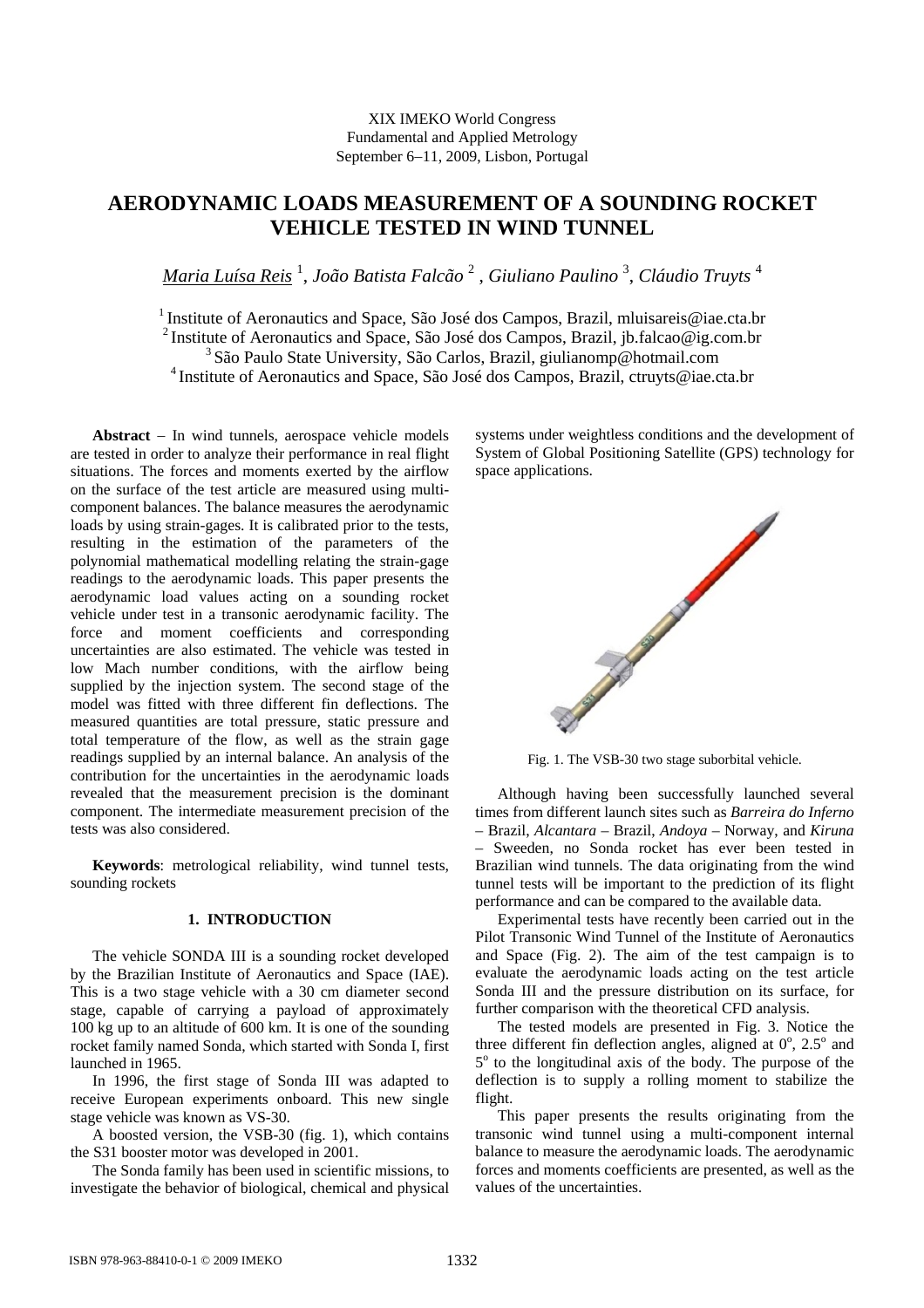



Fig. 2. a) The Pilot Transonic Wind Tunnel facility. b) Sonda III model in the wind tunnel test section.



Fig. 3. The second stage Sonda III models. From left to right, fins at  $0^\circ$ ,  $2.5^\circ$  and  $5^\circ$ .

# **2. THE WIND TUNNEL TEST**

Three Sonda III models, with fin deflection angles at  $0^\circ$ , 2.5 $^{\circ}$  and 5 $^{\circ}$ , were tested at nominal Mach number *M* equal to 0.30, in different configurations of angle of attack  $\alpha$ , with the tunnel operating in a closed circuit, driven only by the injection system. Table 1 summarizes the test conditions.

Table 1: wind tunnel test configurations.

| Mach number, M                          | 0.30                                        |
|-----------------------------------------|---------------------------------------------|
| Reynolds number, Re                     | $1.8 \times 10^{5}$                         |
| Angle of attack, $\alpha$ ( $\degree$ ) |                                             |
|                                         | $-10, -8, -6, -4, -2,$<br>0, 2, 4, 6, 8, 10 |
| Fins alignment to the fuselage          | $0^{\circ}$ , 2.5°, 5°                      |
| longitudinal axis                       |                                             |
| Fins positioning relating to the        | $``+"$ . " $\times"$                        |
| test section vertical axis              |                                             |

The model was first fixed in the test section with the fins in a crossed position ( $\Diamond$ ) and afterwards rotated 45<sup>o</sup> in relation to its longitudinal axis, yielding an "x" configuration ( $\uparrow \times$ ). In the latter position, the auxiliary rails presented on the main body are aligned to the vertical axis of the test section.

The instrument used to measure the aerodynamic loads was an internal aerodynamic balance, whose calibration is performed prior to the test. The methodology of the internal balance calibration is presented in [1].

## **3. DATA REDUCTION**

#### *3.1. Aerodynamic loads*

The terminology employed for designating aerodynamic loads in the internal balance calibration process is: axial force (*AF*), side force (*SF*), normal force (*NF*), rolling moment (*RM*), pitching moment (*PM*) and yawing moment (*YM*).

The calibration of the internal balance supplies the parameters *a* and *b* of the polynomial which relates the strain gage readings *R* to the aerodynamic loads (1).

$$
F_i = \sum_{j=1}^{6} a_{i,j} R_j + \sum_{j=1}^{6} \sum_{k=j}^{6} b_{i,j,k} R_j R_k \tag{1}
$$

As an example, for the axial force *AF*, Eq. (1) becomes:

$$
AF = a_{1,1}R_1 + a_{1,2}R_2 + a_{1,3}R_3 + \dots + a_{1,6}R_6 +
$$
  
+  $b_{1,1,1}R_1R_1 + b_{1,1,2}R_1R_2 + \dots + b_{1,6,6}R_6R_6$  (2)

Due to the variation of the angle of attach  $\alpha$  of the Sonda model during the test, the axial and normal forces read by the strain gages must be related to the wind axis. The geometrical relationship between the load components are [2]:

$$
AF_{wind} = NF_{balance} \sin \alpha + AF_{balance} \cos \alpha
$$
  

$$
NF_{wind} = NF_{balance} \cos \alpha - AF_{balance} \sin \alpha
$$
 (3)

#### *3.2. Force and moment coefficients*

The force coefficients,  $C_F$ , and the moment coefficients,  $C_m$ , are evaluated through the expressions (4) and (5) respectively:

$$
C_F = \frac{F}{qA} \tag{4}
$$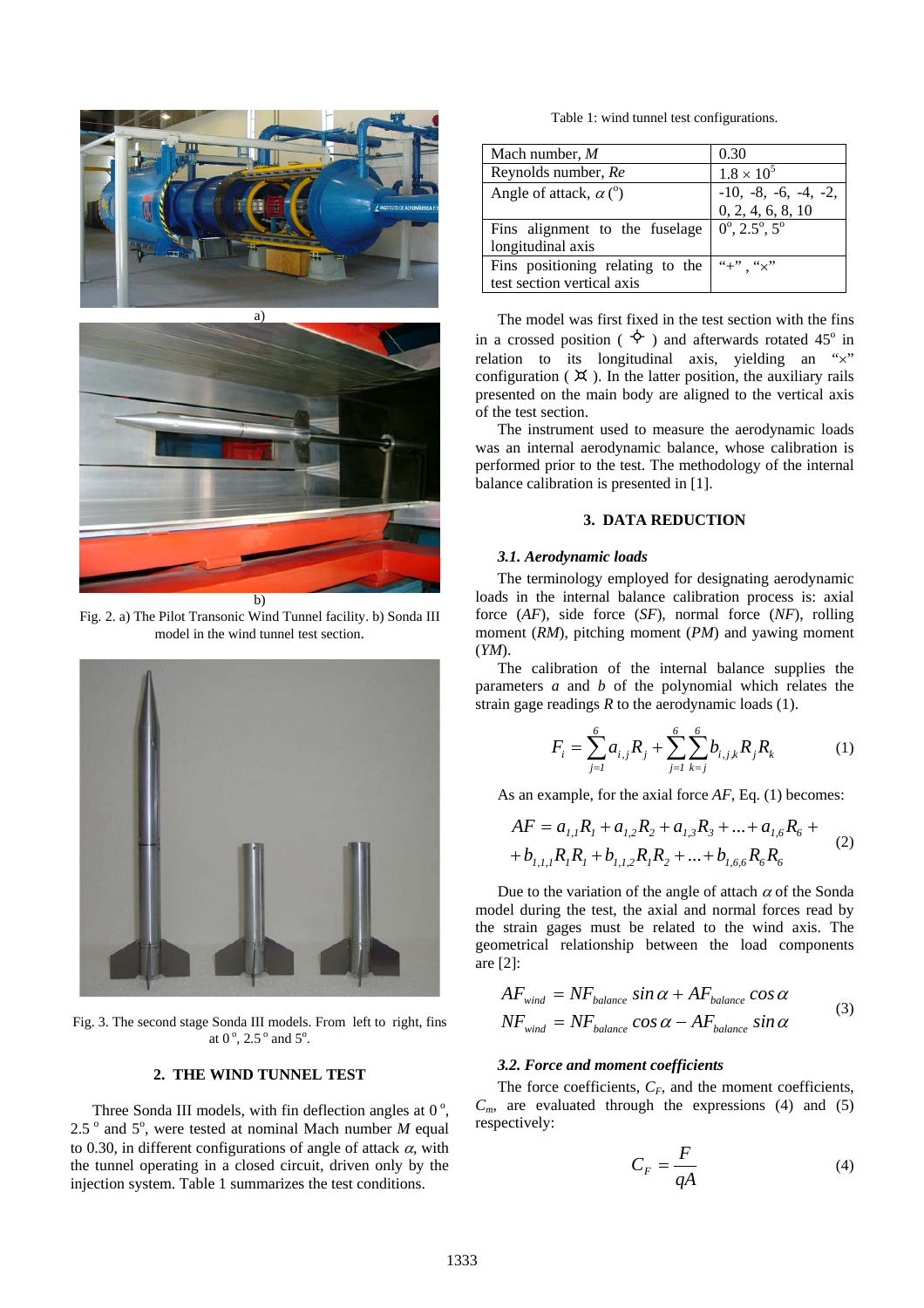$$
C_m = \frac{m}{qAl} \tag{5}
$$

where:

- *F*: aerodynamic force (axial, side or normal);
- *m*: aerodynamic moment, (rolling, pitching or yawing);
- *q*: dynamic pressure;
- *A*: reference area; and
- *l*: reference length.

The dynamic pressure in the test section is expressed by

$$
q = \frac{1}{2}\rho V^2 \tag{6}
$$

where  $\rho$  and *V* are the density and the velocity of the flow in the test section at undisturbed conditions (before reaching the model). In this study, the air is considered as a perfect gas. Its density is calculated through:

$$
\rho = \frac{p}{RT} \tag{7}
$$

*p*: absolute pressure in pascal;

*R*: specific gas constant, equal to 287 J/(kg.K) for normal air; and

*T*: temperature expressed in kelvin.

The reference area used, *A*, which corresponds to the cross sectional area of the fuselage of the model, is equal to  $6.2 \times 10^{-4}$  m<sup>2</sup>. The reference length, *l*, corresponds to the diameter of the fuselage, and is equal to  $2.8 \times 10^{-2}$  m<sup>2</sup>.

#### *3.3. Mach number*

The test results present the aerodynamic coefficients  $C_F$ and *Cm* related to Mach number, *M*. The measured quantities are total pressure  $p_0$ , static pressure  $p$  and stagnation temperature  $T_0$  of the flow, as well as the strain gage readings supplied by the internal balance.

For the estimation of the Mach number, the isentropic relation is used [3]:

$$
M^2 = \frac{2}{\gamma - 1} \left[ \left( \frac{p_0}{p} \right)^{\frac{(\gamma - 1)}{\gamma}} - 1 \right]
$$
 (8)

 $\gamma = c_P/c_V$ : is the ratio of specific heats, equal to 1.4 for air.

The velocity of the flow is evaluated by:

$$
V = Ma \tag{9}
$$

where *a* represents the speed of sound traveling through the air, considered in this study as a perfect gas. Its value is estimated by:

$$
a = \sqrt{\gamma RT} \tag{10}
$$

where the static temperature  $T$  is obtained from the total temperature  $T_0$  by:

$$
T = \frac{T_0}{1 + \frac{\gamma - 1}{2} M^2} \,. \tag{11}
$$

#### *3.4. Uncertainty in the force and moment coefficients*

The law of propagation of uncertainty is applied to (4) and (5) to estimate the uncertainties in the aerodynamic load coefficients [4]. As an example, for the axial force coefficient:

$$
u_{C_{AF}}^{2} = \left(\frac{\partial C_{AF}}{\partial AF}\right)^{2} u_{AF}^{2} + \left(\frac{\partial C_{AF}}{\partial q}\right)^{2} u_{q}^{2} + \left(\frac{\partial C_{AF}}{\partial A}\right)^{2} u_{A}^{2}
$$
 (12)

which leads to:

$$
u_{C_{AF}}^{2} = \left(\frac{I}{qA}\right)^{2} u_{AF}^{2} + \left(\frac{-F}{q^{2}A}\right)^{2} u_{q}^{2} + \left(\frac{-F}{qA^{2}}\right)^{2} u_{A}^{2}
$$
 (13)

#### *3.5. Reynolds number*

The Reynolds number is expressed by [3]:

$$
Re = \frac{\rho V l}{\mu} \tag{14}
$$

where  $\rho$  and *V* are the density and the velocity of the flow in the test section for undisturbed conditions, *l* is the reference length of the model, and the viscosity  $\mu$  of the flow is based on Sutherland's theory of viscosity [2]:

$$
\frac{\mu}{\mu_0} = \frac{\left(T/T_0\right)^{\frac{3}{2}}\left(T_0 + S\right)}{T + S}
$$
\n(15)

 $\mu_0$  denotes the viscosity at the reference temperature  $T_0$ , and *S* is a constant which for air assumes the value 100 K.

## **4. RESULTS AND DISCUSSIONS**

Data acquisition lasts around 80 s while the injection system takes place. The strain gage readings supplied by the internal balance during the test and the polynomial coefficients evaluated in the internal balance calibration process are the input quantities of (1).

The measurement is controlled by a computer code developed in LabVIEW environment and never starts until the measurement precision [5] of the aerodynamic loads reaches a pre-determined level.

Figure 4 presents the variation with time of the values of the Mach number, total pressure in the injection system and the data reduction of the axial force, *AF*, for one of the tests.

An interval of the temporal series of each aerodynamic component acquisition is chosen according to the stabilization of the signal and the average value of such interval is used for the evaluation of the load coefficients expressed in (4) and (5).

The standard deviation from this interval is computed as well, which represents the dominant component of the uncertainty of the load coefficients (13). The important error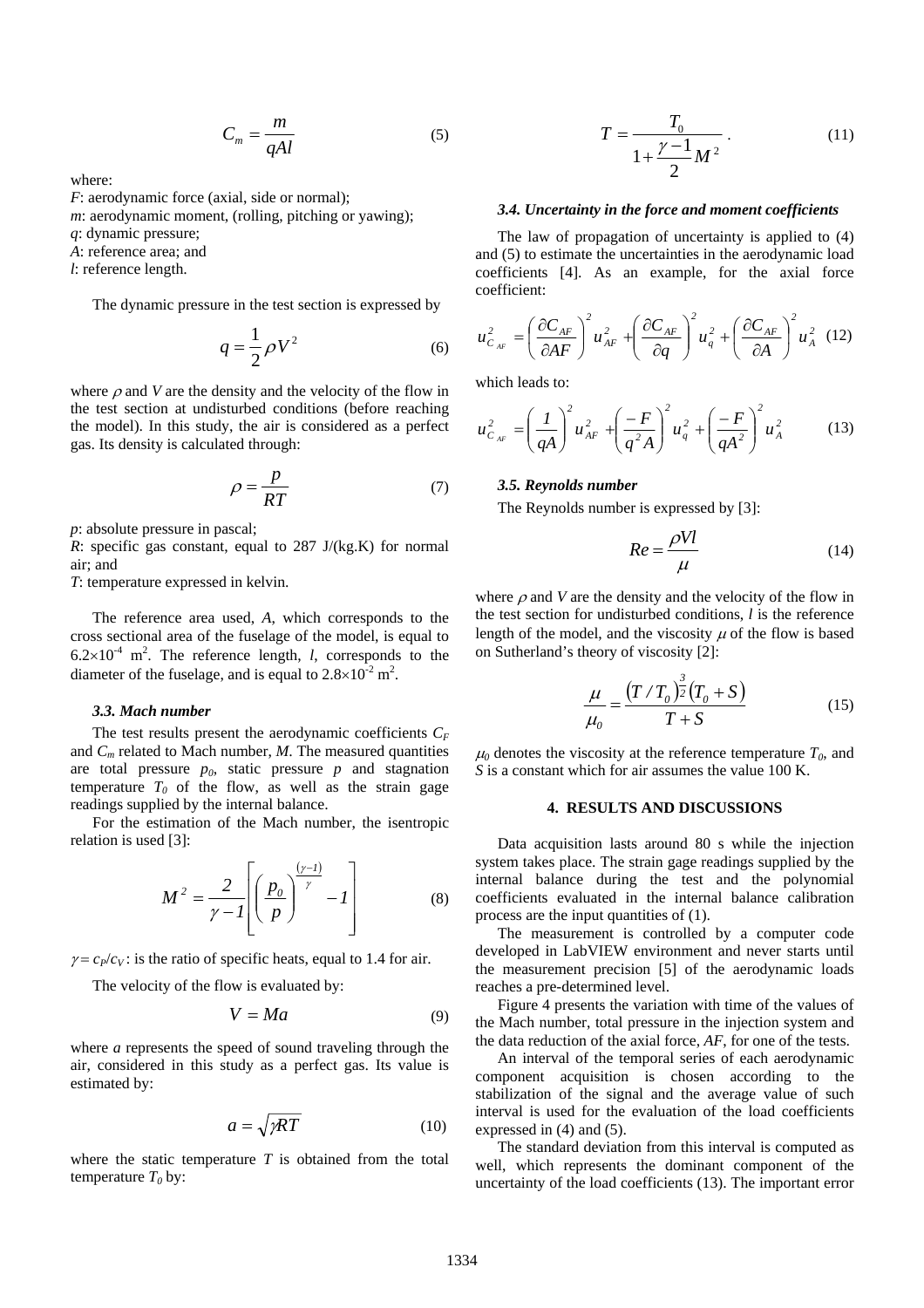source to the contribution of the experimental data dispersion is the difficulty in supplying a constant flow with the injection system.



Fig. 4. Mach number *M*, total pressure in the injection system *p0*, and axial force component *AF*.

Table 2 presents the mean and standard deviation values of the axial force *AF* for the "+" positioning of the model in the test section. In Figure 5 one can see the correspondent drag coefficient  $C_{AF}$  plotted against the angle of attack, for fins at  $0^\circ$ . The estimated uncertainty is also shown. The results are for Mach number of nominal value equal to 0.30.

One can see that the curve in Fig. 5 is not symmetrical in relation to the axis corresponding to the angle of attack equal to zero. The lack of symmetry is due to the presence of the support system of the model, whose structure protrudes into the flow thereby increasing the blockage for negative angles of attack.

| $\alpha$ | Fins $0^{\circ}$<br>Fins 2.5 $\degree$ |      | Fins $5^\circ$ |      |      |      |
|----------|----------------------------------------|------|----------------|------|------|------|
| (°)      | AF                                     | S    | AF             | S    | AF   | S    |
| $-10.0$  | 1.14                                   | 0.01 | 1.13           | 0.02 | 1.23 | 0.01 |
| $-8.0$   | 0.92                                   | 0.01 | 0.93           | 0.01 | 1.01 | 0.01 |
| $-6.0$   | 0.77                                   | 0.01 | 0.76           | 0.01 | 0.86 | 0.01 |
| $-4.0$   | 0.66                                   | 0.01 | 0.68           | 0.02 | 0.76 | 0.01 |
| $-2.0$   | 0.61                                   | 0.01 | 0.62           | 0.01 | 0.69 | 0.01 |
| 0.0      | 0.61                                   | 0.01 | 0.63           | 0.02 | 0.68 | 0.01 |
| 2.0      | 0.62                                   | 0.02 | 0.64           | 0.01 | 0.70 | 0.01 |
| 4.0      | 0.68                                   | 0.01 | 0.70           | 0.01 | 0.78 | 0.01 |
| 6.0      | 0.80                                   | 0.01 | 0.81           | 0.02 | 0.89 | 0.02 |
| 8.0      | 0.98                                   | 0.01 | 0.97           | 0.01 | 1.06 | 0.01 |
| 10.0     | 1.20                                   | 0.01 | 1.18           | 0.01 | 1.27 | 0.01 |

Table 2. Data reduction for the axial force *AF*. Unit: Newton.



Fig. 5. Drag force coefficient  $C_{AF}$  and uncertainty values versus angle of attack.

Figure 6 presents the effect of a spurious side force component  $C_{SF}$  resulting in an unexpected yawing moment  $C_{YM}$  for model with  $0^{\circ}$  fin deflection (Fig. 7). For both components, the values should be equal to zero for all ranges of angles of attack considered. This induced side force can arise due to the development of asymmetric vortices caused by manufacturing irregularities of the model. Also, when positioning the model in the wind tunnel, care must be taken in aligning the model in relation to the axis of the wind tunnel test section.

Researchers around the world have been conducting experimental and theoretical studies in order to analyze, explain and correct the error sources that introduce undesirable forces and moments [6]-[11].



Fig. 7. Yawing moment component induced by error source.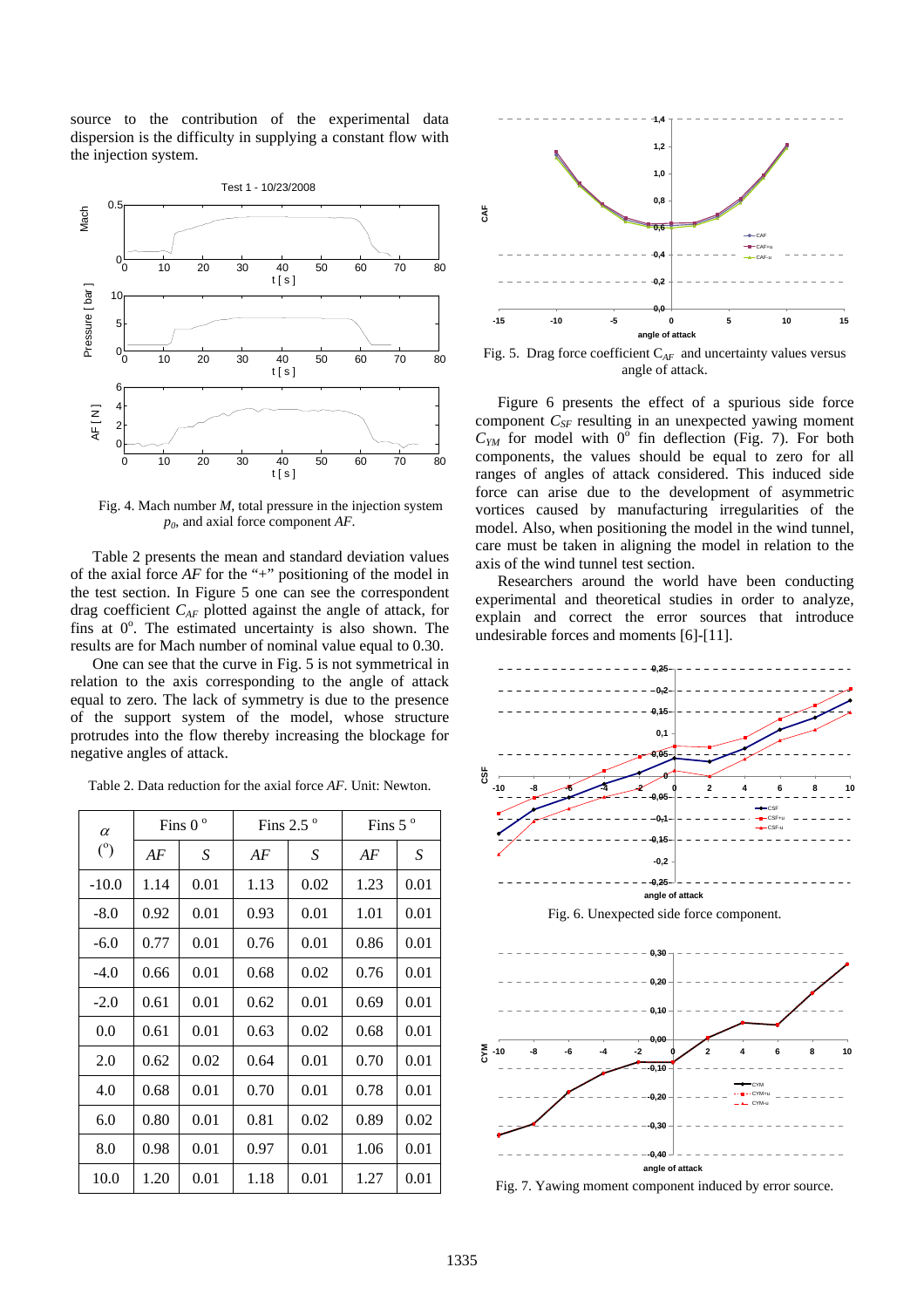Figure 8 shows the lift coefficient  $C_{NF}$ , the drag coefficient  $C_{AF}$  and the pitching moment coefficient  $C_{PM}$ versus the angle of attack  $\alpha$ , for the model Sonda III with fins at  $0^\circ$ . The uncertainty limits are suppressed for clarity. The center of moment chosen is the internal balance center, which is located 68.5 mm forward from the aft end of the fuselage.

Near  $\alpha = 0^{\circ}$ , the behavior of these aerodynamic load components is as predicted [12]. The lift coefficient  $C_{NF}$ changes linearly with the angle of attack. The drag coefficient *CAF* is approximately proportional to the square of the angle of attack. For the considered range of angle of attack, the pitching moment coefficient  $C_{PM}$  also depends linearly on the angle  $\alpha$ .



Fig. 8. Values of  $C_{AF}$ ,  $C_{NF}$  and  $C_{PM}$  versus angle of attack.

The intermediate measurement precision of the tests was also verified [5]. The changed conditions include disassembling and reassembling the same model in the test section to replicate the whole set of tests. The comparison of the two data sets for the lift force component  $C_{NF}$  is presented in Figure 9. The configuration is for the model with null fins deflection. Linear curves were fitted to the data and the deviation between them was considered acceptable.



The deflection of the fins causes a rolling moment  $C_{MR}$ on the vehicle. This behavior is presented in Fig. 10. At  $0^{\circ}$ of deflection, the  $C_{MR}$  is approximately null and increases with the fin deflection.

There is a compromise between the rolling moment  $C_{MR}$ and the axial force coefficient *CAF*. The drag tends to increase if the rolling moment is high (Fig. 11).



Fig. 10. The influence of the fin deflection on the rolling moment.



Fig. 11. An increase of the rolling moment  $C_{RM}$  causes an increasing in the axial force component *CAF*.

## **5. CONCLUSIONS**

From this study it was possible to estimate the force and moment aerodynamic coefficients of the Sonda III model, tested for low Mach number in the Pilot Transonic Wind Tunnel of the Institute of Aeronautics and Space.

The aim of the tests carried out was to provide insight on the methodology to be used in the future tests. The test campaign of the Sonda III is still in progress which includes full Mach number transonic range with test of several configurations of the model.

For the Mach number considered in this study, the load coefficients values behave as predicted in the scientific literature.

So far, the most important contribution to the uncertainty in the load components is the measurement precision of the temporal acquisition, evaluated as a type A uncertainty. The